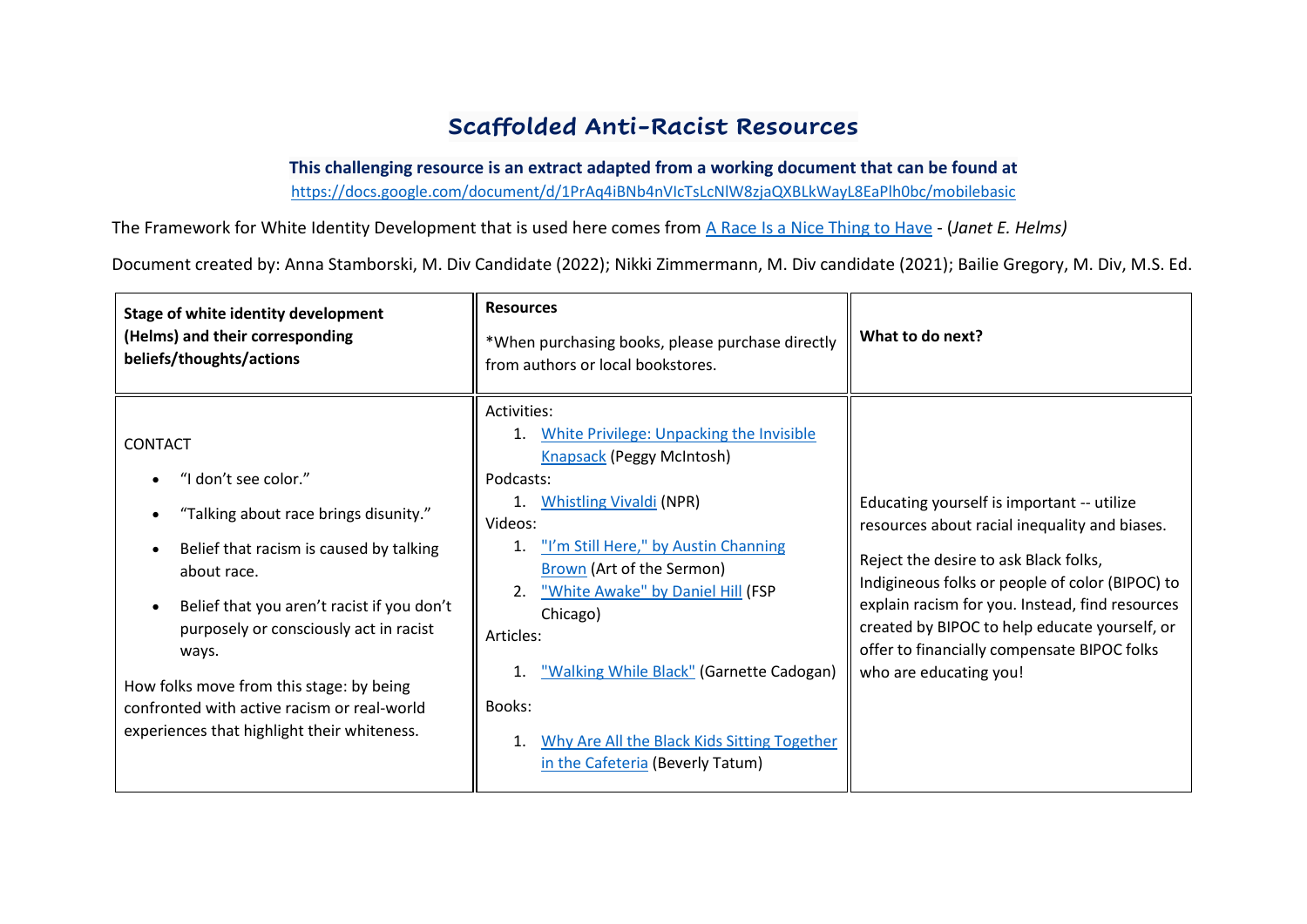|                                                                                                                                                                                                                                                                                                                          | 2. I'm Still Here (Austin Channing Brown)<br><b>Whistling Vivaldi (Claude Steel)</b><br>3.<br>4. White Awake (Daniel Hill)                                                                                                                                                                                                                                                                        |                                                                                                                                                                                                                                                                                                                                                                                        |
|--------------------------------------------------------------------------------------------------------------------------------------------------------------------------------------------------------------------------------------------------------------------------------------------------------------------------|---------------------------------------------------------------------------------------------------------------------------------------------------------------------------------------------------------------------------------------------------------------------------------------------------------------------------------------------------------------------------------------------------|----------------------------------------------------------------------------------------------------------------------------------------------------------------------------------------------------------------------------------------------------------------------------------------------------------------------------------------------------------------------------------------|
| <b>DISINTEGRATION</b><br>"I feel bad for being white."<br>$\bullet$<br>May feel like you're stuck.<br>$\bullet$<br>How folks move from this stage: by participating<br>in anti-racist work.<br>*Big caution for this stage: be aware that sitting<br>in guilt or shame might move us to<br>the reintegration stage.      | Activities:<br>1. Racial Bias Test (Harvard) -- this will help<br>you understand what your biases might be<br>Videos:<br>"Why Are White People So Bad at Talking<br>$\mathbf{1}$ .<br>About Race?" - short video summarizing<br>the book by Robin DiAngelo                                                                                                                                        | Do not let guilt (white guilt) or shame stop<br>you from doing anti-racist work.<br>Find a way to do the work of anti-racism.<br>Some examples might include attending a<br>training, joining an allies group, participating<br>in a protest. Keep working to grow, instead of<br>settling into shame, and ask folks how you can<br>grow.                                              |
| <b>REINTEGRATION</b><br>"It's not my fault I'm white."<br>$\bullet$<br>"I have a black friend/child/relative,<br>etc."<br>May notice yourself feeling defensive<br>$\bullet$<br>when talking about race.<br>How do folks move past this stage? By<br>combating these feelings of defensiveness,<br>shame or superiority. | Podcasts:<br>1. "Side Effects of White Women" (Small<br>Doses with Amanda Seales)<br>"Well Meaning White People" (Smartest<br>2.<br>Person in the Room)<br>Articles:<br>3. The Uses of Anger: Women Responding<br>to Racism" (Audre Lorde)<br>"When Feminism is White Supremacy in<br>4.<br>Heels" (Rachel Elizabeth Cargle)<br>Books:<br>Me and White Supremacy by Layla F Saad<br>1.<br>Videos: | Remember that moving forward is<br>important. It might be helpful to revisit some<br>of the previous resources to help remind you<br>of why this work is important.<br>Continue to find a way to participate. Some<br>examples might include attending a training,<br>joining an allies group, participating in a<br>protest. Keep working to grow, instead of<br>settling into shame. |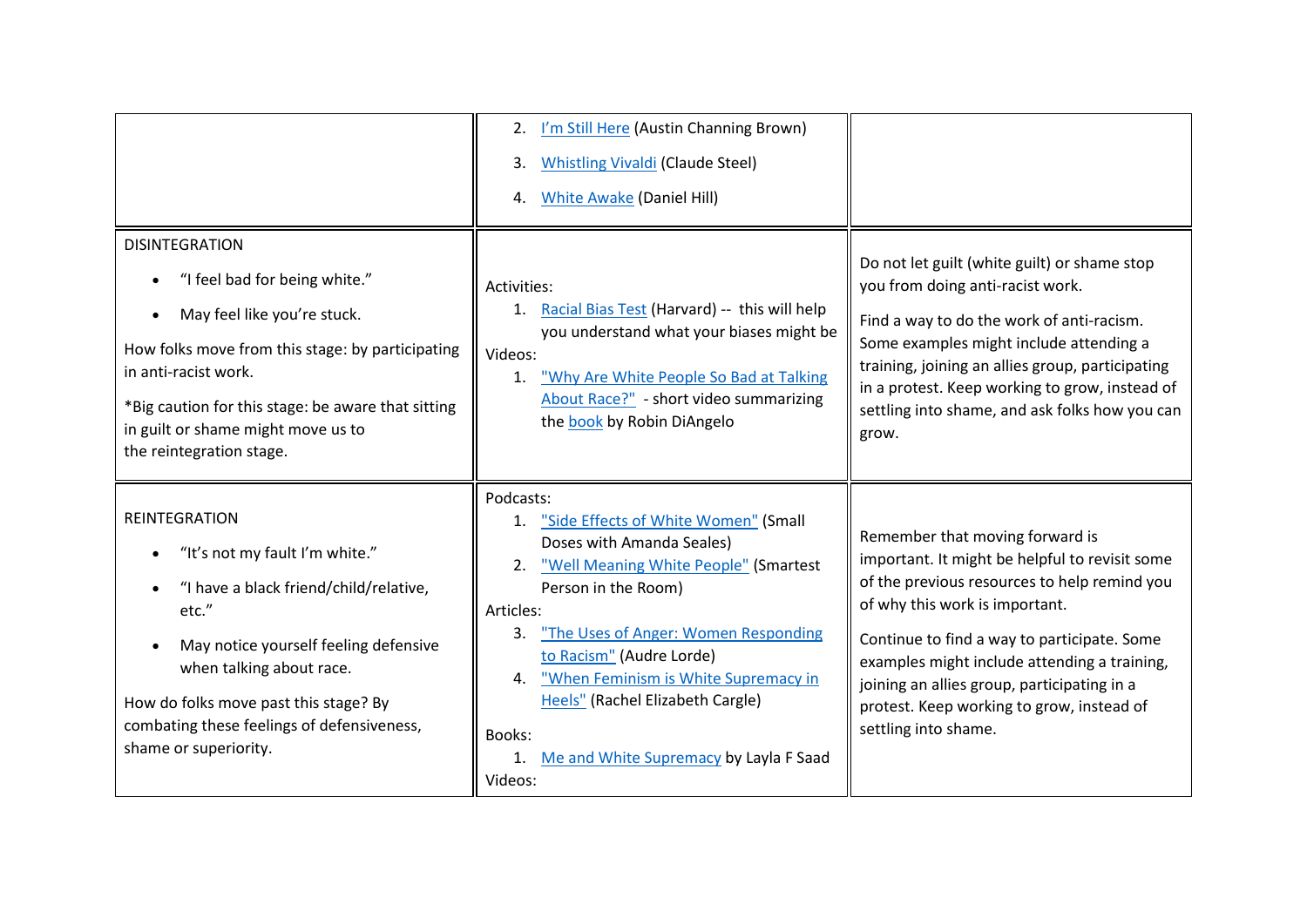|                                                                                                                                                                                                                                                                                     | 1. "Bloomberg and The Legacy of Stop-and-<br>Frisk" (The Daily Show)                                                                                                                                                                                                                                                                                                                                                                                                                                                                                                                                                                 |                                                                                                                                                                                                |
|-------------------------------------------------------------------------------------------------------------------------------------------------------------------------------------------------------------------------------------------------------------------------------------|--------------------------------------------------------------------------------------------------------------------------------------------------------------------------------------------------------------------------------------------------------------------------------------------------------------------------------------------------------------------------------------------------------------------------------------------------------------------------------------------------------------------------------------------------------------------------------------------------------------------------------------|------------------------------------------------------------------------------------------------------------------------------------------------------------------------------------------------|
| PSEUDO-INDEPENDENCE<br>"How can I be white and anti-racist?"<br>Belief that privilege is not based on<br>merit, but on bias & racism.<br>Rely on BIPOC to address racism.<br>Might affirm or seek to comfort the<br>BIPOC who is addressing racism.                                 | Podcasts:<br>1. "A Decade on Watching Black People<br>Die" (Code Switch)<br>"How to Be an Antiracist" (Brené Brown +<br>2.<br>Ibram X. Kendi)<br>Books:<br>So You Want to Talk About Race by Ijeoma<br>1.<br>Oluo<br>2. Why I No Longer Talk to White People<br>about Race by Reni Eddo-Loge<br>3. The Fire This Time by Jesmyn Ward<br>Documentary:<br>1. 13th (Ava DuVernay)<br>Poem<br><b>White Privilege (Kyla Lacey)</b><br>1.<br>Videos<br>1. How We Can Win (David Jones)                                                                                                                                                     | Begin having difficult conversations with<br>white friends and family about racism and<br>inequality.<br>Begin to think about how you might use your<br>privilege to support anti-racist work. |
| <b>IMMERSION</b><br>Begins to work against systems of<br>oppression, rather than seeing racism as<br>individual actions.<br>Is able to embrace their own white<br>identity & what their whiteness means,<br>while also working alongside BIPOC<br>Works actively to be anti-racist. | Activities:<br><b>Reflective Journal Prompts</b><br>1. Think about the country that you live in. What are some of the national racial stereotypes--<br>spoken and unspoken, historic and modern--associated with Black women? Black men?<br>2. How do you see colorism at work in this country? How do you see colorism at work in your<br>own prejudicial thoughts?<br>How have you expected Black women to serve or soothe you?<br>3.<br>How have you reacted in the presence of Black women who are unapologetic in their<br>4.<br>confidence, self-expression, boundaries, and refusal to submit to the white gaze?<br>Podcasts: |                                                                                                                                                                                                |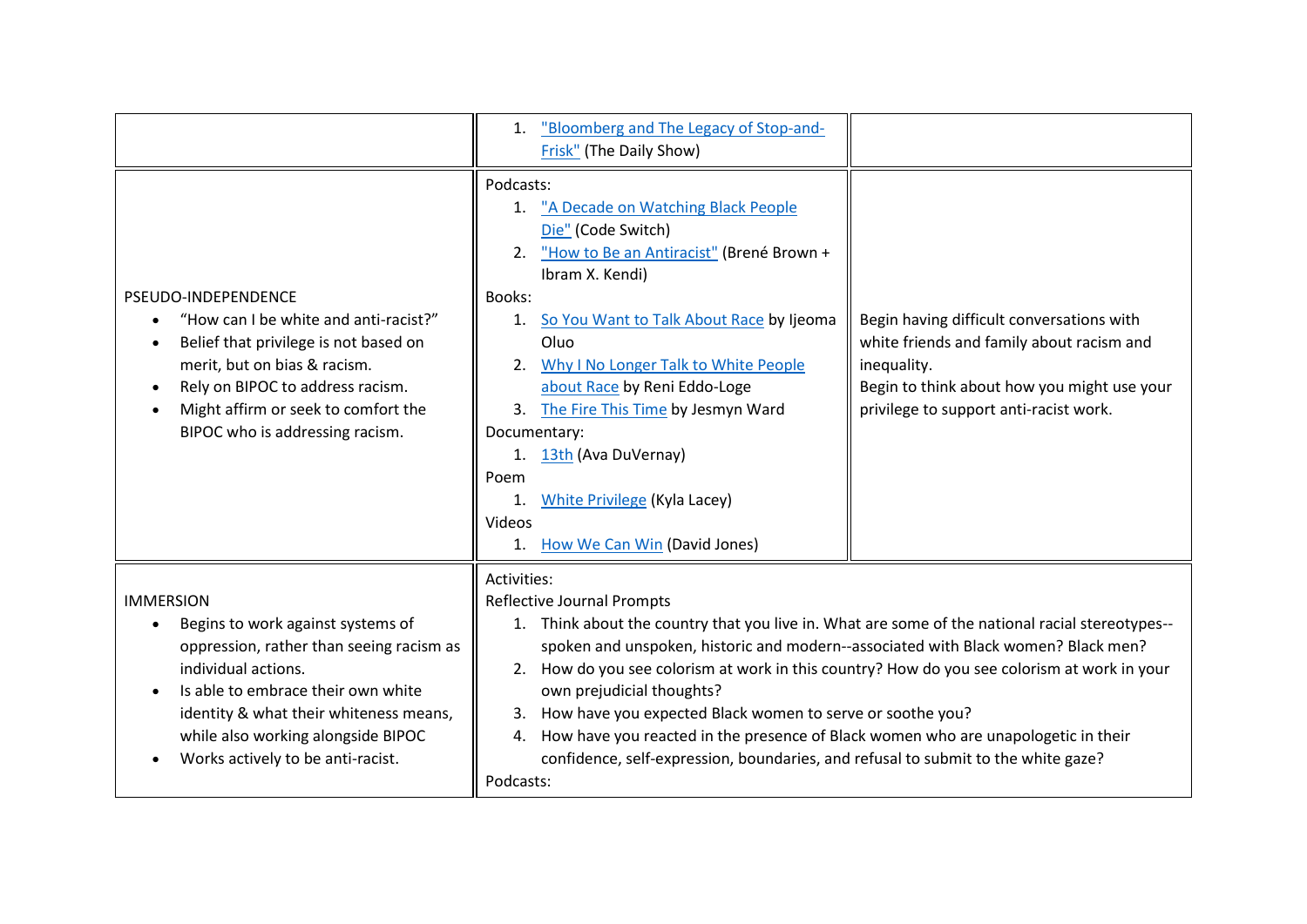- AUTONOMY
	- Embodied anti-racism: being willing to step in the way of racism when possible, engage in protests
	- Has done the work to recognize their own identity, so that they can effectively be anti-racist.
	- Recognizes that growth is continual, and they might need to revisit previous stages.
- 1. [Kaepernick](https://www.google.com/url?q=https://www.google.com/url?q%3Dhttps://nyti.ms/2RQOUAq%26amp;sa%3DD%26amp;ust%3D1594240756855000%26amp;usg%3DAOvVaw29e9VmfrOaVqs9Qp14ivKM&sa=D&ust=1594240756975000&usg=AFQjCNGObOdkQty8UXh0zr5NSmOD-r-rbA) (Still Processing)
- 2. [White Lies](https://www.google.com/url?q=https://www.google.com/url?q%3Dhttps://www.npr.org/podcasts/510343/white-lies%26amp;sa%3DD%26amp;ust%3D1594240756856000%26amp;usg%3DAOvVaw109af3M3LOW-zIMD_u74Uj&sa=D&ust=1594240756975000&usg=AFQjCNFKiMB0qe0th0uivKuIDvDuKzDC1A) (NPR)

#### Articles:

- 1. ["The Case for Reparations"](https://www.google.com/url?q=https://www.google.com/url?q%3Dhttps://www.theatlantic.com/magazine/archive/2014/06/the-case-for-reparations/361631/%26amp;sa%3DD%26amp;ust%3D1594240756857000%26amp;usg%3DAOvVaw30pgLITDOW6ISxlmKWKrBU&sa=D&ust=1594240756975000&usg=AFQjCNFKWgQ-EeFJlnCilITIWGP98fkv8w) (Ta-Nehisi Coates)
- 2. ["Why Seeing Yourself Represented on Screen Is So Important"](https://www.google.com/url?q=https://www.google.com/url?q%3Dhttps://www.vice.com/en_us/article/zmwq3x/why-diversity-on-screen-is-important-black-panther%26amp;sa%3DD%26amp;ust%3D1594240756857000%26amp;usg%3DAOvVaw1LO2cFZtufV4gzWF1mpRky&sa=D&ust=1594240756975000&usg=AFQjCNFTNc_yPTBRo4fvMPkT4c880hHGLA) (Kimberley Lawson)
- 3. [75 Things White People Can Do for Racial Justice](https://www.google.com/url?q=https://www.google.com/url?q%3Dhttps://medium.com/equality-includes-you/what-white-people-can-do-for-racial-justice-f2d18b0e0234%26amp;sa%3DD%26amp;ust%3D1594240756857000%26amp;usg%3DAOvVaw3OGs27CMMvNB-ElOITEttR&sa=D&ust=1594240756975000&usg=AFQjCNGmXZ4VoNCSgqJMo8j7yI_WhfX6Tg)
- 4. [Resources for White People to Learn and Talk About Race and Racism](https://www.google.com/url?q=https://www.google.com/url?q%3Dhttps://blog.fracturedatlas.org/resources-for-white-people-to-learn-and-talk-about-race-and-racism-5b207fff4fc7%26amp;sa%3DD%26amp;ust%3D1594240756858000%26amp;usg%3DAOvVaw1nh5FLY2F-uenQdCZ_gdNr&sa=D&ust=1594240756975000&usg=AFQjCNGfCUvlabQaaIDSybsV2cNQI3ZOyw)

### Books:

- 1. [The New Jim Crow](https://www.google.com/url?q=https://www.google.com/url?q%3Dhttps://newjimcrow.com/about/buy%26amp;sa%3DD%26amp;ust%3D1594240756858000%26amp;usg%3DAOvVaw3m--JGDtnqg2el4J193gki&sa=D&ust=1594240756975000&usg=AFQjCNH_hlXpFCpqexlnELWlpJlr1caROA) by Michelle Alexander
- 2. [How to be An Antiracist](https://www.google.com/url?q=https://www.google.com/url?q%3Dhttps://www.ibramxkendi.com/books-1%26amp;sa%3DD%26amp;ust%3D1594240756859000%26amp;usg%3DAOvVaw0jQssSw3kgpG7kTkhT_uRz&sa=D&ust=1594240756975000&usg=AFQjCNFHgO7rk7zp26kq9YgFaRe8_eDd9w) by Ibram Kendi
- 3. [The Fire Next Time](https://www.google.com/url?q=https://www.google.com/url?q%3Dhttps://www.penguinrandomhouse.com/books/7753/the-fire-next-time-by-james-baldwin/%26amp;sa%3DD%26amp;ust%3D1594240756860000%26amp;usg%3DAOvVaw0QEXpBaDceRQ62rzqwSxxA&sa=D&ust=1594240756975000&usg=AFQjCNHm1X3BvyAzKojGMSTUeiQtujMV9g) by James Baldwin

## Video:

1. [5 Tips for Being an Ally](https://www.google.com/url?q=https://www.google.com/url?q%3Dhttps://www.youtube.com/watch?v%253D_dg86g-QlM0%2526feature%253Dyoutu.be%26amp;sa%3DD%26amp;ust%3D1594240756860000%26amp;usg%3DAOvVaw1GryJCH163NXBXn2PutIUT&sa=D&ust=1594240756976000&usg=AFQjCNHEfYmRyQqfSnPIZxHKlfvtA23Tyw)

#### Movies:

## The New Negro

# Activities:

Answer these questions (written by Nii Addo Abrahams, M.A., M. Div. / Twitter & Instagram [@\\_nickyflash\\_\)](https://www.google.com/url?q=https://www.google.com/url?q%3Dhttps://twitter.com/_nickyflash_%26amp;sa%3DD%26amp;ust%3D1594240756864000%26amp;usg%3DAOvVaw1xiPv6CtNQBQST_G3mUa8j&sa=D&ust=1594240756976000&usg=AFQjCNF-le6-lOEERB64uySYRhtWJnxV0w)

- Does your solidarity last longer than a news cycle?
- Does your solidarity make you lose sleep at night?
- Does your solidarity put you in danger?
- Does your solidarity cost you relationships?
- Does your solidarity take away time from other things you could be doing?
- Does your solidarity change the way you spend your money?
- Does your solidarity make you a disruptive presence in white spaces?
- Does your solidarity challenge your country's values?
- Does your solidarity make you think you're not racist?
- Does your solidarity change how you read your Bible?
- Does your solidarity change how you preach?
- Does your solidarity happen when no one is looking?